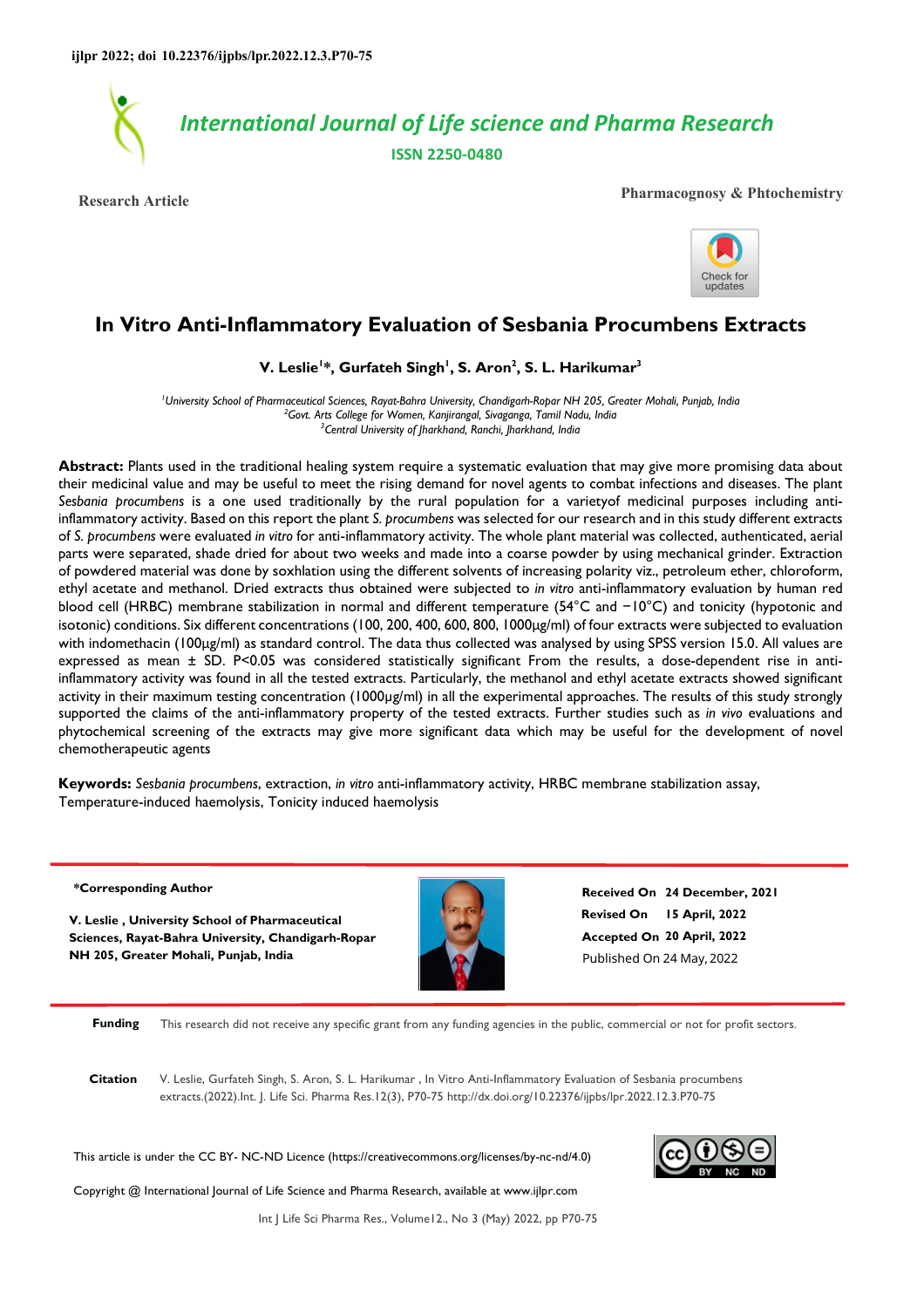#### **1. INTRODUCTION**

Since ancient times, medicinal plants have been widely utilized to alleviate diverse diseases and infections all over the world. Plant-based treatment approaches in various traditional healing systems have always inspired and guided the researchers to search for novel drug molecules <sup>1, 2</sup>. Of course, few medicines developed from natural sources, for example, the antibiotics such as penicillin, antimalarialssuch as quinine, artemisinin, hypolipidemic such as lovastatin, immunosuppressants such as cyclosporine, anti-cancer agents such as paclitaxel etc., revolutionized the therapy  $3$ . Some recent reports predicted that approximately two-thirds of the medicines approved globally are plant originated <sup>4</sup>. The organic compounds contained in the plants are responsible for their definite physiological effect. These secondary metabolites are chemically and taxonomically distinct compounds which include alkaloids, glycosides, flavonoids, essential oils, saponins, resins, phenols etc.<sup>5, 6</sup>. These phytochemicals are present in the different parts of the plants viz., root, stem, flower, fruit, seed and exudates which can be used to treat different types of chronic as well as infectious diseases. Plants used in the traditional healing system require a systematic evaluation that may give more promising data about their medicinal value and may be useful to meet the rising demand for novel agents to combat the infections and diseases, $7-9$  With this view, *Sesbania procumbens*, a plant with ethnomedicinal importance was selected for the present study. *Sesbania procumbens* (Roxb.) Wight & Arn., belongs to the family Fabaceae, commonly found in wet places like paddy fields is prostrate or ascending herb; stem prickly, striate or sixribbed, green-reddish. Leaves abruptly pinnate, paripinnate; leaflets 11-19 pairs, oblong, 05-2.5 x 01-1.5mm, oblique, rounded at base, entire at the margin, with bright reddish, retuse, mucronate at apex, glabrous; nerves less; petiole 0.2mm long, glabrous; rachis 2-3 long, 6-ribbed, prickle; stipules narrowly lanceolate, 5mm, truncate at base, acuminate at apex. Racemes axillary short, up to 2cm long. Flowers c. 6mm across, yellow, one to two flowered, rarely three flowered; pedicel 1mm; bract lanceolate 3.5mm; bracteoles elliptic 1.5mm, cuneate at base. Calyx was campanulate; lobe 5, short, subequal, 5mm. Petals 5, exserted; standard suborbicular, 7mm, emarginate at apex; wings oblong, 7mm, truncate at apex; keels obovate, falcate. 5mm, obtuse at apex, bluish-pink. Stamens 10, diadelphous, dorsifixed; filament 4.5mm; anther ovoid, c. 0.2mm. Ovary sessile, 05mm; twoloculed; many ovules; style 05mm long; stigma capitate, small. Pod linear, cylindric, 8cm long, flattened, septate between seed; seeds ca. 19, oblong, 2mm, glabrous <sup>10</sup>. The plant S. *procumbens* was used traditionally by the rural population for a variety of medicinal purposes including anti-inflammatory activity. Now, the present study was focused on the *in vitro* anti-inflammatory evaluation of *S. procumbens* extracts, an attempt to provide a direction for further studies.

#### **2. MATERIALS AND METHODS**

#### *2.1 Plant Material Collection and Identification*

The whole plant of *Sesbania procumbens* was collected from the Arapatti, the village located in the Mudukulathur block of Ramanathapuram District, Tamil Nadu, India. The collected plant was properly identified and authenticated by Dr P. Jayaraman, Retd. Professor, Presidency College, Chennai-5, Director, Institute of Herbal Science, Plant Anatomy Research Centre, West Tambaram, Chennai-45. (PARC/2019/3920)

#### *2.2 Powdering and Extraction*

Powdering of the collected material was done in reference to the previous literature  $^{7,11,12}$ . Aerial parts of the collected plant material were separated, dried in shade for about two weeks, and then made into coarse powder by using a mechanical grinder and stored air tightly for further studies. Solvents of ascending order of polarity (petroleum ether, chloroform, ethyl acetate and methanol) were used for the extraction in the soxhlet apparatus assembly. For extraction, the powdered plant material (30g) was moistened with the respective solvent, loaded in the soxhlet extractor and extracted with respective solvents (500ml) individually. After each extraction, subsequent extraction was done by using the same dried marc. Each extract was filtered and distilled off to obtain the dried extract, the percentage yield of each was noted and preserved for further studies.

#### *2.3 In Vitro Evaluation of Anti-Inflammatory Activity*

All the prepared extracts were evaluated for antiinflammatory activity *in vitro* by human red blood cell (HRBC) membrane stabilization in normal and different temperature and tonicity conditions in reference to the previous literature 13, 14. AR grade Chemicals of Millipore Sigma were used in all the experiments. All the experiments were done in triplicate and the results were expressed as mean ± standard deviation.

#### *HRBC Membrane Stabilization Method*

Freshly collected whole human blood from the healthy volunteers was mixed with an equal volume of the sterile Alsever solution (2% dextrose, 0.8% sodium citrate, 0.05% citric acid, and 0.42% sodium chloride/100 ml distilled water) and subjected to centrifugation (3000rpm; 10min). The packed cells thus obtained were washed and reconstituted as suspension (10%v/v) by using sterile isosaline (0.85% NaCl in H2O sterilized by autoclaving). 1ml each of HRBC suspension and test extracts in different concentrations (100, 200, 400, 600, 800, 1000μg/ml) were taken in the individual tubes. Normal control (HRBC suspension and Alsever solution only) and standard control (Indomethacin 100μg/ml instead of test extracts) were prepared for comparative evaluation. All the prepared tubes were incubated in standard conditions (37°C; 30min), and then subjected to centrifugation. The collected supernatant was estimated for haemoglobin content by the spectrophotometric method (560 nm). The percentage of haemolysis and protection was calculated by

$$
Percentage \ of \ haemolysis = \frac{OD \ of \ test}{OD \ of \ control} \ x \ 100
$$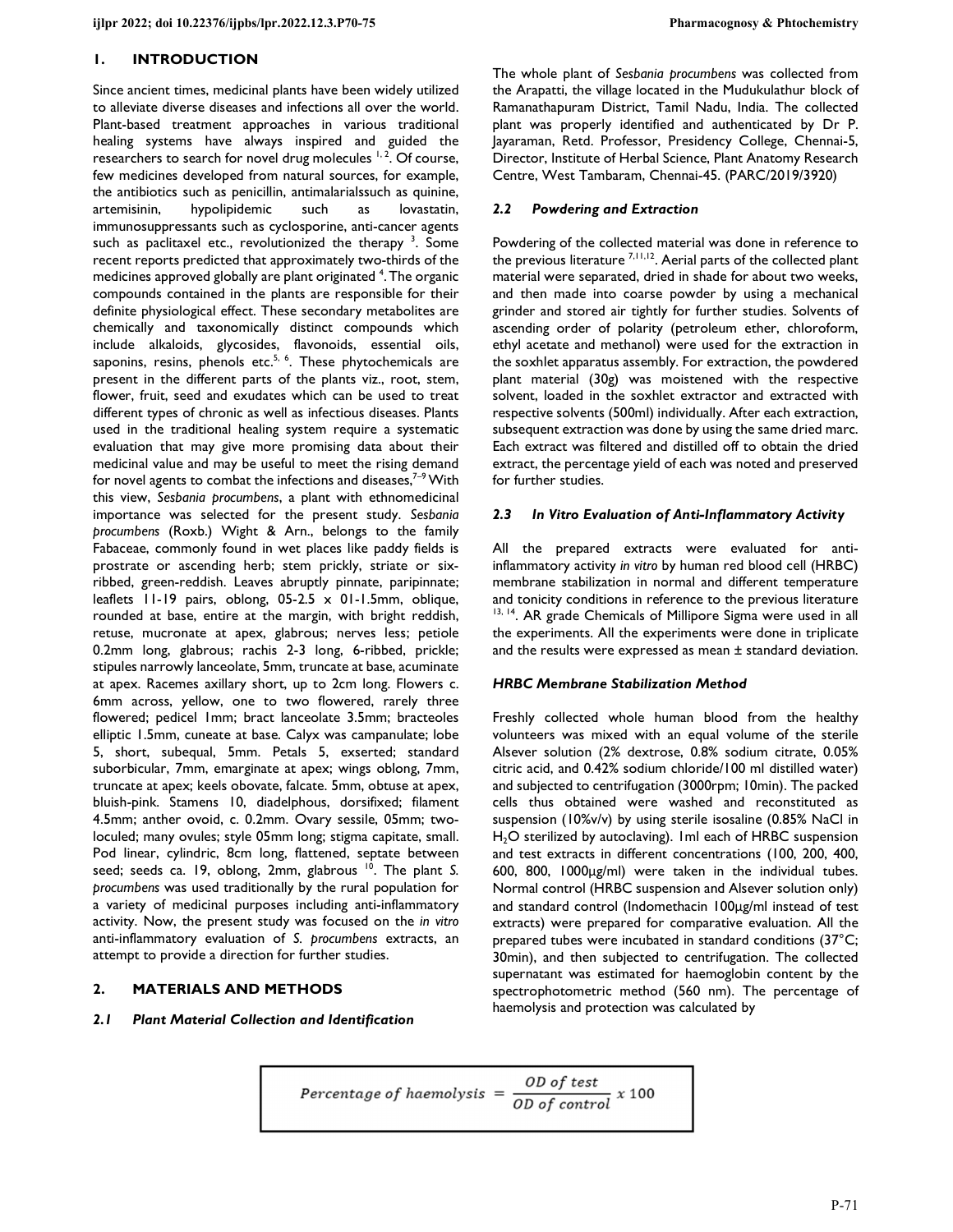Percentage of protection = 
$$
100 - \frac{OD \text{ of test}}{OD \text{ of control}}
$$
 x 100

*OD of test–Optical density of tested extracts; OD of control–Optical density of normal control* 

#### *Temperature Induced Haemolysis*

Test extracts dissolved in an isotonic phosphate buffer solution were used for the experiments. Reaction mixture (5 ml of test extracts in different concentration [100, 200, 400, 600, 800, 1000μg/ml] and 0.1ml of 10%v/v HRBC suspension), normal control tubes (saline) and the standard control tubes (100μg/ml of Indomethacin instead of test extracts) were prepared. A set of prepared tubes was kept in a regulated water bath (54°C for 20 min). Another set of tube was kept in a freezer (−10°C for 20 min). Then, all the tubes were centrifuged (3000rpm; 3min), the supernatant was collected and the haemoglobin content was found spectrophotometrically (540 nm) and the percentage inhibition of haemolysis by the tests was calculated by

$$
Percentage inhibition of haemolysis
$$
  
= 
$$
1 - \frac{OD.2 - OD.1}{OD.3 - OD.1} x 100
$$

*OD.1–Optical density of tests cooled; OD.2–Optical density of tests heated; OD.3–Optical density of normal control heated* 

#### *Tonicity Induced Haemolysis*

Test extracts dissolved in hypotonic (0.2% sodium chloride) and isotonic solution (0.9% sodium chloride) were used for the experiments. Both hypotonic and isotonic reaction mixtures contain 5 ml of test extracts in different concentrations (100, 200, 400, 600, 800, 1000μg/ml) and 0.1ml

of 10%v/v HRBC suspension. Normal control contains distilled water and the standard control contains Indomethacin (100μg/ml) instead of test extracts. All the prepared tubes were incubated for 1hr (37°C), then centrifuged at 3000 rpm for 3 min. The supernatant was collected and its haemoglobin content was estimated spectrophotometrically (540 nm) and the percentage inhibition of haemolysis was calculated by

$$
Percentage inhibition of haemolysis
$$
  
= 1 - 
$$
\frac{OD.2 - OD.1}{OD.3 - OD.1} x 100
$$

*OD.1–Optical density of tests in isotonic solution; OD.2–Optical density of tests in hypotonic solution; OD.3–Optical density of normal control in a hypotonic solution*

#### **3. STATISTICAL ANALYSIS**

Data analysis was done by using SPSS version 15.0 (SPSS Inc. Chicago, IL. USA). All values are expressed as mean ± SD. Data were analysed by one-way ANOVA and the difference between means was assessed by Duncan's new multiple ranges. P<0.05 was considered statistically significant.

#### **4. RESULTS AND DISCUSSION**

In the present study, the aerial parts of the collected plant material of *S. procumbens* were dried, powdered and extracted. In the percentage yield calculation of dried extracts, it was found that the petroleum ether extract was 5.5gm, chloroform extract 4.3gm, ethyl acetate extract 6.4gm and methanol extract 8.5gm as the yield. In this study the solvent methanol showed maximum yield which is in accordance with the results of K. I. Anoob K *et al., 2020* <sup>7</sup> . Results of *in vitro* anti-inflammatory evaluation by HRBC membrane stabilization assay revealed a concentration-dependent rise of activity in all the tested extracts (Table1). Upon comparison with other tested extracts, the methanol extract showed a significant activity followed by ethyl acetate extract. Methanol extract in 1000µg/ml concentration revealed 67.14±0.72 percentage protection which is comparable with the standard drug. A similar type of outcome were found in previous literatures $^{7,\,14}.$ 

| Table 1: Effect of S. procumbens extracts on HRBC membrane protection |                  |                   |                      |                  |  |  |  |  |
|-----------------------------------------------------------------------|------------------|-------------------|----------------------|------------------|--|--|--|--|
| <b>Concentration (µg/ml)</b>                                          | % Protection     |                   |                      |                  |  |  |  |  |
|                                                                       | Pet. Ether       | <b>Chloroform</b> | <b>Ethyl acetate</b> | <b>Methanol</b>  |  |  |  |  |
| 100                                                                   | $03.15 \pm 0.25$ | $05.30 \pm 0.72$  | $09.34 \pm 0.63$     | $12.16 \pm 2.06$ |  |  |  |  |
| 200                                                                   | $05.67 \pm 0.45$ | $08.26 \pm 1.32$  | $13.11 \pm 0.17$     | $21.32 \pm 1.05$ |  |  |  |  |
| 400                                                                   | $11.71 \pm 0.51$ | $13.43 \pm 0.53$  | $23.42 \pm 2.35$     | 35.20±1.80       |  |  |  |  |
| 600                                                                   | $25.34 \pm 1.43$ | $32.23 \pm 3.42$  | $39.24 \pm 1.61$     | $47.21 \pm 1.31$ |  |  |  |  |
| 800                                                                   | $39.17 \pm 2.31$ | $46.35 \pm 2.10$  | $47.52 \pm 0.38$     | $52.61 \pm 0.82$ |  |  |  |  |
| 1000                                                                  | $48.21 \pm 1.50$ | $52.13 \pm 1.42$  | $59.02 \pm 0.46$     | $67.14 \pm 0.72$ |  |  |  |  |
| 100 (Indomethacin)                                                    | $69.43 \pm 1.25$ |                   |                      |                  |  |  |  |  |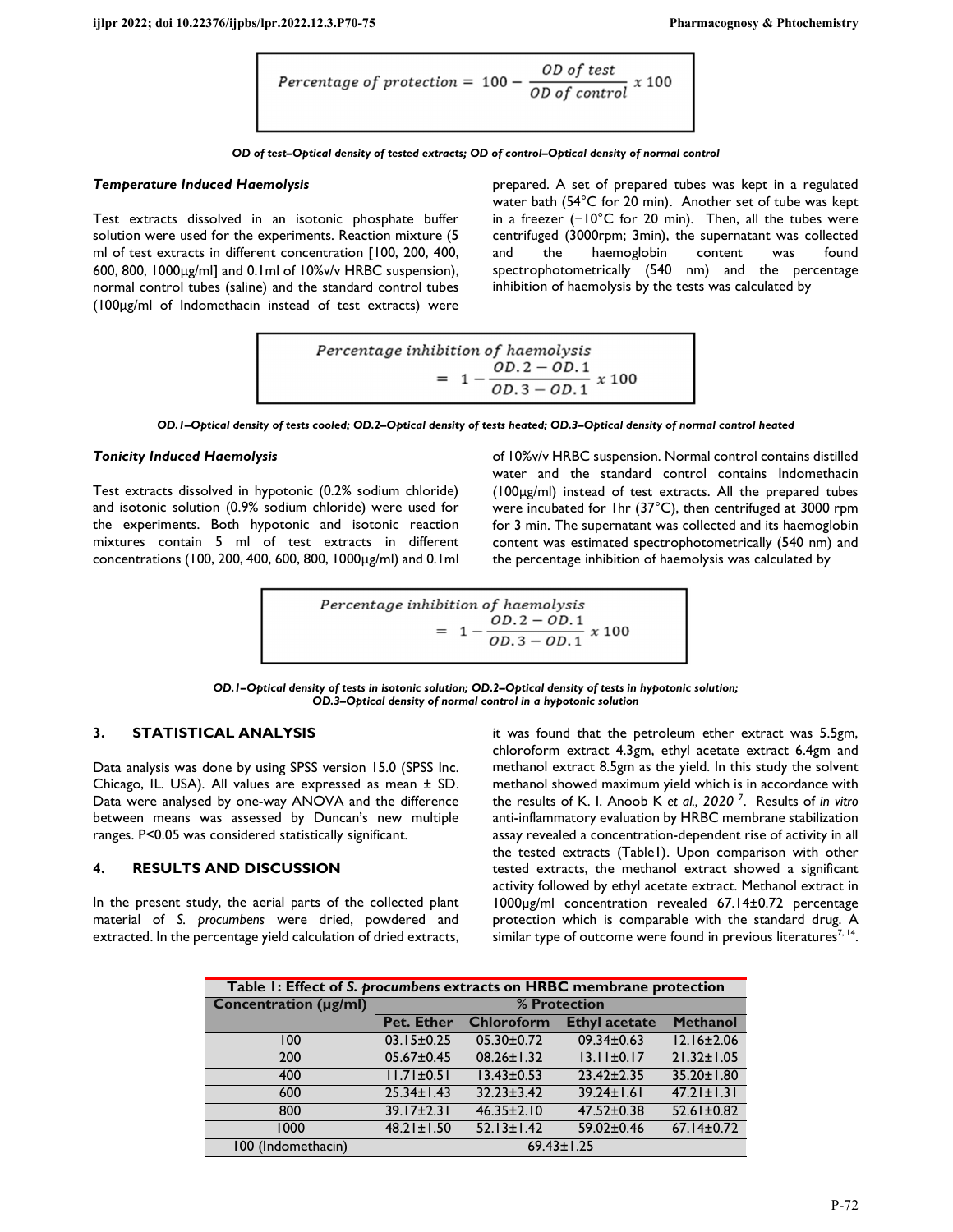Testing under different temperature conditions (54°C and - 10°C) also indicated a concentration-dependent rise in the activity of tested extracts which is similar to the results of previous literatures 13-27 Particularly, in the evaluation on cold testing conditions, the methanol extract showed a notable activity again. 1000µg/ml of methanol extract in cold testing conditions showed 79.50  $\pm$  1.20 percentage protection. The

ethyl acetate extract scored the activity next to methanol extract, particularly in higher temperature conditions (Table 2). Results of this approach is slightly contradicted from the report of Anosike CA et al., 2015 and Patel D and Desai S 2016<sup>18, 24</sup>. However, the results shown by the methanol and ethyl acetate extracts in higher temperature is camparable with these literatures.

| Table 2: Effect of S. procumbens extracts on the protection of HRBC membrane in different temperature |
|-------------------------------------------------------------------------------------------------------|
| conditions                                                                                            |

| Con.              | % inhibition of haemolysis |                            |                          |                         |                            |                  |                       |                         |
|-------------------|----------------------------|----------------------------|--------------------------|-------------------------|----------------------------|------------------|-----------------------|-------------------------|
| $(\mu g/ml)$      |                            |                            | Heat $(54^{\circ}C)$     |                         | $Cold (-10°C)$             |                  |                       |                         |
| Normal<br>control | $26.30 \pm 1.22$           |                            |                          |                         | 33.22±0.70                 |                  |                       |                         |
| <b>Extracts</b>   |                            | $\mathbf{2}$               | 3                        | 4                       |                            | $\mathbf{2}$     | 3                     | 4                       |
| 100               | $15.35 \pm 0.55$           | $18.16\pm$<br>0.39         | $21.06 \pm$<br>$1.15***$ | 35.10±<br>$1.50**$      | 16.37 <sub>±</sub><br>0.64 | $19.21 \pm 0.33$ | $34.25 \pm 1.17**$    | $37.41 \pm$<br>$0.23**$ |
| 200               | $22.41 \pm 0.35$           | $25.62+$<br>0.21           | $29.31 \pm$<br>$1.30**$  | $42.31 \pm$<br>$0.71**$ | $25.21 \pm$<br>0.54        | $26.72 \pm 0.64$ | $41.50 \pm 1.21$ **   | $43.60 \pm$<br>$0.30**$ |
| 400               | $32.25 \pm 1.10$           | 31.17 <sub>±</sub><br>0.55 | $38.20+$<br>$1.05**$     | $51.41 \pm$<br>$0.62**$ | 32.09 <sub>±</sub><br>0.63 | $32.43 \pm 1.05$ | 48.19±0.09**          | $50.85 \pm$<br>$0.61**$ |
| 600               | $42.45 \pm 1.33$           | $41.28 \pm$<br>1.61        | $47.09 \pm$<br>$2.63**$  | $58.31 \pm$<br>$1.10**$ | 41.15±<br>0.23             | $42.19 \pm 1.17$ | 52.50±0.30**          | 62.10 $\pm$<br>$0.30**$ |
| 800               | $48.15 \pm 1.13$           | 52.18±<br>2.20             | $54.31 \pm$<br>$1.25***$ | $67.52 \pm$<br>$0.35**$ | 49.29±<br>0.15             | $47.37 \pm 1.25$ | $61.27 \pm 0.40$ **   | $68.42+$<br>$1.31**$    |
| 1000              | $53.51 \pm 1.15$           | 59.10±<br>1.05             | 62.29±<br>$1.10**$       | 73.10±<br>$1.08**$      | $52.35 \pm$<br>1.42        | 54.20±1.19       | $69.25 \pm 1.10^{**}$ | 79.50±<br>$1.20**$      |
| 100<br>(Std.)     |                            |                            | 63.10 $\pm$ 0.35***      |                         |                            |                  | 67.40±1.50***         |                         |

*Con. – Concentration; Std. – Standard (Indomethacin); 1 – Petroleum ether; 2 – Chloroform; 3 – Ethyl acetate; 4 – Methanol \*\*\* – p <0.001, \*\* – p<0.01, \* – p<0.05 Percentage inhibition of haemolysis was calculated relative to control.* 

Testing of the anti-inflammatory efficacy of *S. procumbens* extracts under different tonicity conditionsalso revealed a concentration-dependent rise of activity. Previous literaures 13-  $27$  documented similar type of outcome. In this testing approach also the methanol extract showed significant activity particularly in isotonic testing conditions as compared to other extracts tested and the standard drug used for the comparative evaluation (Table 3). The ethyl acetate extract also showed significant activity. The results indicated that the test extracts showed a maximum activity in isotonic testing conditions compared with the one that is hypotonic which is slightly contradicted with the report of Anosike CA et al., 2015 and Patel D and Desai S 2016<sup>18, 24</sup> However, the results of hypotonicity induced hemolysis of the present study is comparable with the findings of  $18, 24$ . From the results, it was found that all the tested extracts revealed a dose-dependent rise in activity. Generally, it is well known that the cell membrane plays a crucial role in cell viability. Exposure to

different adverse conditions such as heat, cold and hypotonicity encourage the formation of free radicals which in turn trigger the lipid peroxidation that facilitates the susceptibility of the cell to secondary damage and the released inflammatory mediators enhance the cell membrane permeability that causes the escape of serum proteins and fluids into the cells. But the stabilization of the cell membrane can prevent it. In this study, the methanol and ethyl acetate extracts of *S. procumbens* extracts showed a significant RBC membrane stabilization compared with the standard drug Indomethacin. It may be due to the arrest of inflammatory mediators and lytic enzyme release. Previous literature <sup>13, 14, 19</sup>. stated that the saponins and flavonoids of plants have a significant effect on lysosomal membrane stabilization in both *in vitro* and *in vivo* evaluation. Detailed phytochemical screening of the extracts in the future may support the claim. In short, the results of this study would be beneficial for further studies which may give significant data.

| Table 3: Effect of S. procumbens extracts on the protection of HRBC membrane in tonicity variation |                            |             |             |                    |                          |                    |             |             |
|----------------------------------------------------------------------------------------------------|----------------------------|-------------|-------------|--------------------|--------------------------|--------------------|-------------|-------------|
| Con.                                                                                               | % inhibition of haemolysis |             |             |                    |                          |                    |             |             |
| $(\mu g/ml)$                                                                                       | <b>Hypotonic solution</b>  |             |             |                    | <b>Isotonic solution</b> |                    |             |             |
| Normal                                                                                             | $07.10 \pm 0.24$           |             |             |                    | $05.61 \pm 0.43$         |                    |             |             |
| control                                                                                            |                            |             |             |                    |                          |                    |             |             |
| <b>Extracts</b>                                                                                    |                            |             |             | 4                  |                          |                    |             | $\epsilon$  |
| 100                                                                                                | 06.13±                     | $09.51 \pm$ | $10.27 \pm$ | 12.02 <sub>±</sub> | 08.15±                   | 13.05 <sub>±</sub> | 15.16±      | $17.21 \pm$ |
|                                                                                                    | 0.21                       | 0.34        | $0.15***$   | $0.75***$          | 0.73                     | 0.21               | $0.24**$    | $0.40**$    |
| 200                                                                                                | $11.21 \pm$                | $14.30+$    | $18.34 \pm$ | 23.16±             | $15.24 \pm$              | 20.17±             | $24.62 \pm$ | $25.52+$    |
|                                                                                                    | 0.42                       | 0.43        | $0.09**$    | $0.34**$           | 0.64                     | 0.18               | $0.42**$    | $0.61***$   |
| 400                                                                                                | 16.10±                     | 19.13±      | $26.52+$    | $31.51 \pm$        | $21.32 \pm$              | $26.51 \pm$        | $35.33 \pm$ | $37.23 \pm$ |
|                                                                                                    | 0.20                       | 0.52        | $0.23**$    | $0.42**$           | 0.46                     | 0.15               | $0.25**$    | $0.46**$    |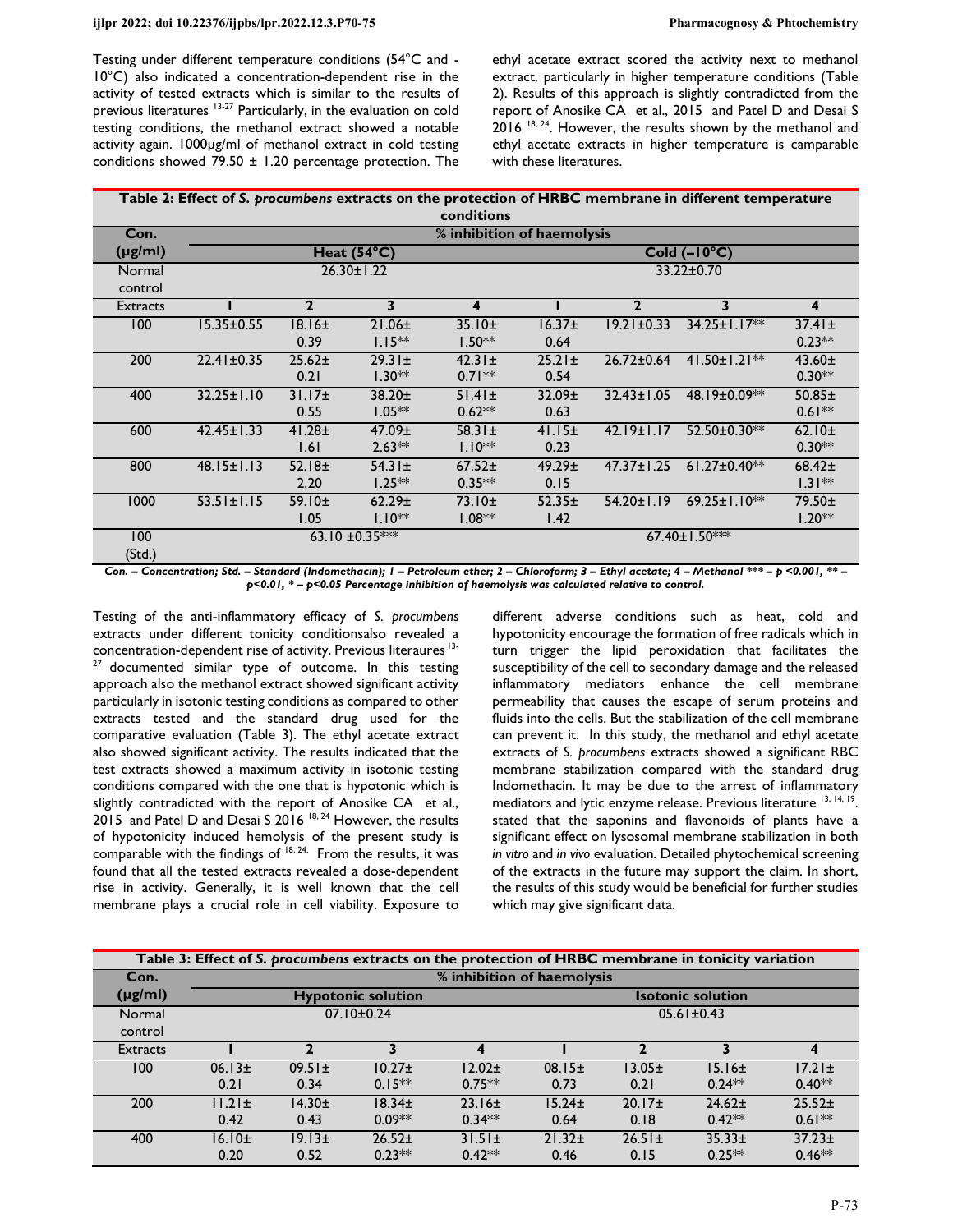| 600           | $22.35 \pm$          | 21.15±      | $33.21 \pm$ | $44.23 \pm$ | $26.09 \pm$      | $32.52+$    | $42.26 \pm$ | 49.16±             |
|---------------|----------------------|-------------|-------------|-------------|------------------|-------------|-------------|--------------------|
|               | 0.09                 | 0.73        | $0.08**$    | $0.05**$    | 0.19             | 0.14        | $0.52**$    | $0.53**$           |
| 800           | $24.41 \pm$          | $25.08 +$   | $41.50 \pm$ | 49.10±      | $32.40 \pm$      | 40.10±      | 51.15±      | 61.24 <sub>±</sub> |
|               | 0.51                 | .30         | $0.20**$    | $0.20**$    | 0.35             | 0.21        | $0.31**$    | $0.32**$           |
| 1000          | $29.31 \pm$          | $31.20 \pm$ | $48.33 \pm$ | $54.25 \pm$ | $41.20 \pm$      | $49.62 \pm$ | $59.27 \pm$ | 72.17±             |
|               | 0.27                 | .63         | $0.24**$    | $0.44**$    | 0.08             | 0.19        | $0.26**$    | $0.80**$           |
| 100<br>(Std.) | $71.25 \pm 0.40$ *** |             |             |             | $86.8 + 0.50***$ |             |             |                    |

*Con. – Concentration; Std. – Standard (Indomethacin); 1 – Petroleum ether; 2 – Chloroform; 3 – Ethyl acetate; 4 – Methanol \*\*\* – p <0.001, \*\* – p<0.01, \* – p<0.05 Percentage inhibition of haemolysis was calculated relative to control.* 

# **5. CONCLUSION**

In this study, *Sesbania procumbens*, a plant with ethnomedicinal importance was selected for the evaluation. In the *in vitro* antiinflammatory evaluation by HRBC membrane stabilization in diverse temperature and tonicity conditions, the tested extracts revealed a dose-dependent rise of activity particularly the methanol and ethyl acetate extracts showed significant (P<0.05) activity upon comparing with other tested and standard drugs. Our future studies directed toward the detailed phytochemical screening and *in vivo* evaluations may give significant results.

## **9. REFERENCES**

- 1. Gul R, Jan SU, Faridullah S, Sherani S, Jahan N. Preliminary phytochemical screening, quantitative analysis of alkaloids, and antioxidant activity of crude plant extracts from Ephedra intermedia indigenous to Balochistan. ScientificWorldlournal. 2017;2017:5873648. doi: 10.1155/2017/5873648, PMID 28386582.
- 2. Auwal MS, Saka S, Mairiga IA, Sanda KA, Shuaibu A, Ibrahim A. Preliminary phytochemical and elemental analysis of aqueous and fractionated pod extracts of Acacia nilotica (Thorn mimosa). Vet Res Forum. 2014;5(2):95-100. PMID 25568701.
- 3. Katiyar C, Gupta A, Kanjilal S, Katiyar S. Drug discovery from plant sources: an integrated approach. Ayu. 2012;33(1):10-9. doi: 10.4103/0974-8520.100295, PMID 23049178.
- 4. Banothu V, Neelagiri C, Adepally U, Lingam J, Bommareddy K. Phytochemical screening and evaluation of in vitro antioxidant and antimicrobial activities of the indigenous medicinal plant Albizia odoratissima. Pharm Biol. 2017;55(1):1155-61. doi: 10.1080/13880209.2017.1291694, PMID 28219296.
- 5. Suryawanshi P, Vidyasagar GM. Phytochemical screening for secondary metabolites of Opuntia dillenii Haw. J Med Plants Stud. 2016;4(5):39-43.
- 6. Arun TS, Rakesh KJ, Jaslin EJ. Preliminary phytochemical and in vitro antimicrobial evaluation of Kedrostis rostrata plant extracts. World J Pharm Res. 2021;7(6):250-5.
- 7. K. I. Anoob KI, M. Swamivel M, M. S, V. S. S. Int J Life Sci Pharma Res. Preliminary Phytochemical Evaluation, Isolation and Spectroscopic Characterization of Constituents in the Dried Extracts of the Whole Plant Crotalaria Biflora (L). 2020;10(5):124-33. doi: 10.22376/ijpbs/lpr.2020.10.5.P124-133.

### **6. AUTHOR'S CONTRIBUTION STATEMENT**

V. Leslie carried out the whole experiment with the assistance of Dr S. L. Harikumar. Dr Gurfateh Singh designed the whole research work, and Dr S. Aron carried out the supervision of the experiments.

## **7. ACKNOWLEDGEMENT**

We would like to thank Mr J. Kumaran, M. Pharm., (Pharmaceutical Biotechnology), for his assistance in the preparation of this manuscript.

## **8. CONFLICTS OF INTERESTS**

Conflict of interest declared none.

- 8. Duraipandiyan V, Ayyanar M, Ignacimuthu S. Antimicrobial activity of some ethnomedicinal plants used by Paliyar tribe from Tamil Nadu, India. BMC Complement Altern Med. 2006;6:35. doi: 10.1186/1472-6882-6-35, PMID 17042964.
- 9. Tasnuva S, Sukla S. Screening of biological activities of Cucumis sativus leaf, growing in Bangladesh. J Pharmacogn Phytochem. 2017;6:254-57.
- 10. Plant description. Sesbania procumbens (Roxb.) Wight & Arn. e-flora of Karaikal District [cited 7/3/2022]. Available from: http://www.eflorakkl.in/Details.php?id=18.
- 11. Sebastin, Gopalakrishnan G, Sreejith M, Anoob Kumar Ki. Preliminary phytochemical evaluation and spectral characterization of active constituents in the dried extracts of the whole plant Argyreia imbricata (ROX) SANT and PATEL. Asian J Pharm Clin Res. 2019;12(11):56-60. doi: 10.22159/ajpcr.2019.v12i11.35464.
- 12. Kiran KJ, Rakesh KJ, Jaslin EJ. Preliminary studies on phytochemistry and in vitro antimicrobial activity of extracts of Cnidoscolus aconitifolius. Eur J Pharm Med Res. 2021;8(7):424-9.
- 13. Kumar KIA, Manickam MS, M Sreejith S, V Sebastin S. In vitro and in vivo anti-inflammatory evaluation of the whole plant extracts of Crotalaria biflora (L.). Pharmacogn J. 2021;13(3):620-5. doi: 10.5530/pj.2021.13.78.
- 14. Sebastin, Gopalakrishnan G, Sreejith M, Anoob Kumar K. In vitro and In vivo Anti-inflammatory Activity of the Extracts of Whole Plant Argyreia imbricata (Roth) Sant. & Patel. ijrps;11(4):7317-22. doi: 10.26452/ijrps.v11i4.3872.
- 15. Patel D, Desai S. Phytochemical screening, in vitro antimicrobial and anti-inflammatory activity of